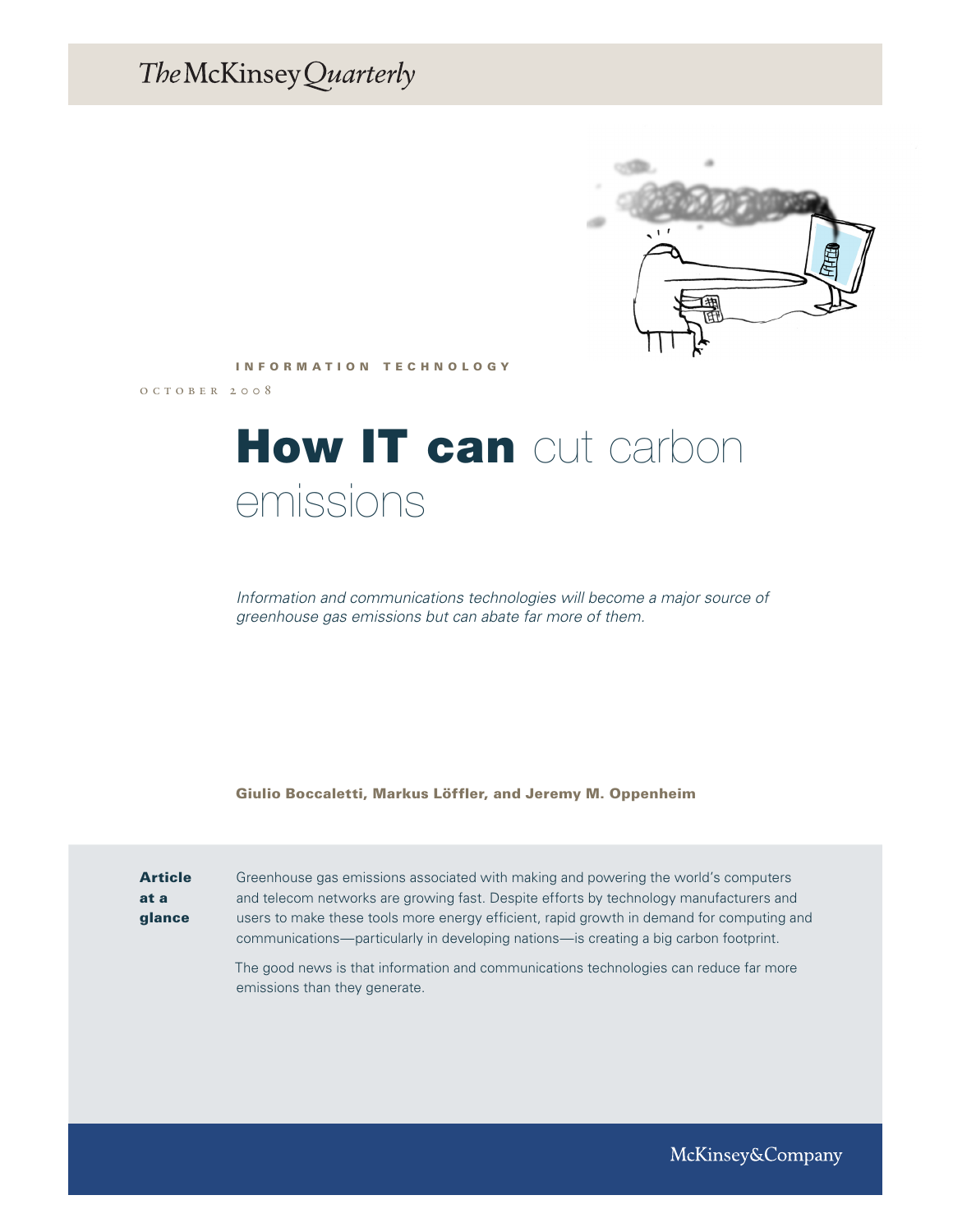The rapidly growing carbon footprint **associated with information and** communications technologies, including laptops and PCs, data centers and computing networks, mobile phones, and telecommunications networks, could make them among the biggest greenhouse gas emitters by 2020. However, our research also suggests that there are opportunities to use these technologies to make the world economy more energy and carbon efficient. An analysis of five groups of abatement opportunities finds that such technologies could help to eliminate 7.8 metric gigatons of greenhouse gas emissions annually by 2020 (Exhibit 1) equivalent to 15 percent of global emissions today and five times more than our estimate of the emissions from these technologies in 2020.

#### EX HIBIT 1

#### Part of the problem—and the solution

Greenhouse gas emissions, metric gigatons of carbon dioxide equivalent (GtCO<sub>2</sub>e), %



<sup>I</sup>Includes laptops and PCs, data centers and computing networks, mobile phones, and telecommunications networks. <sup>2</sup>Includes emissions abatement of 17.1 metric GtCO<sub>2</sub>e reflected in McKinsey's global abatement cost curve; some double counting with additional measures is possible.

<sup>3</sup>Includes emissions abatement of 2.9 metric GtCO<sub>2</sub>e reflected in McKinsey's global abatement cost curve, plus additional abatement of 4.9 metric GtCO<sub>2</sub>e from estimates in this study.

4Includes effects of known technological innovation in 2020 forecast; does not include effects of any additional abatement potential related to information and communications technologies.

To calculate their carbon footprint—what it was in 2002 and 2007, and what it will be in 2020—we looked at the level of emissions associated with their use of energy and with their manufacture and distribution. We used standard industry estimates for growth in the number of computers and peripherals, data centers, and telecommunications networks and devices. Then we estimated the power usage of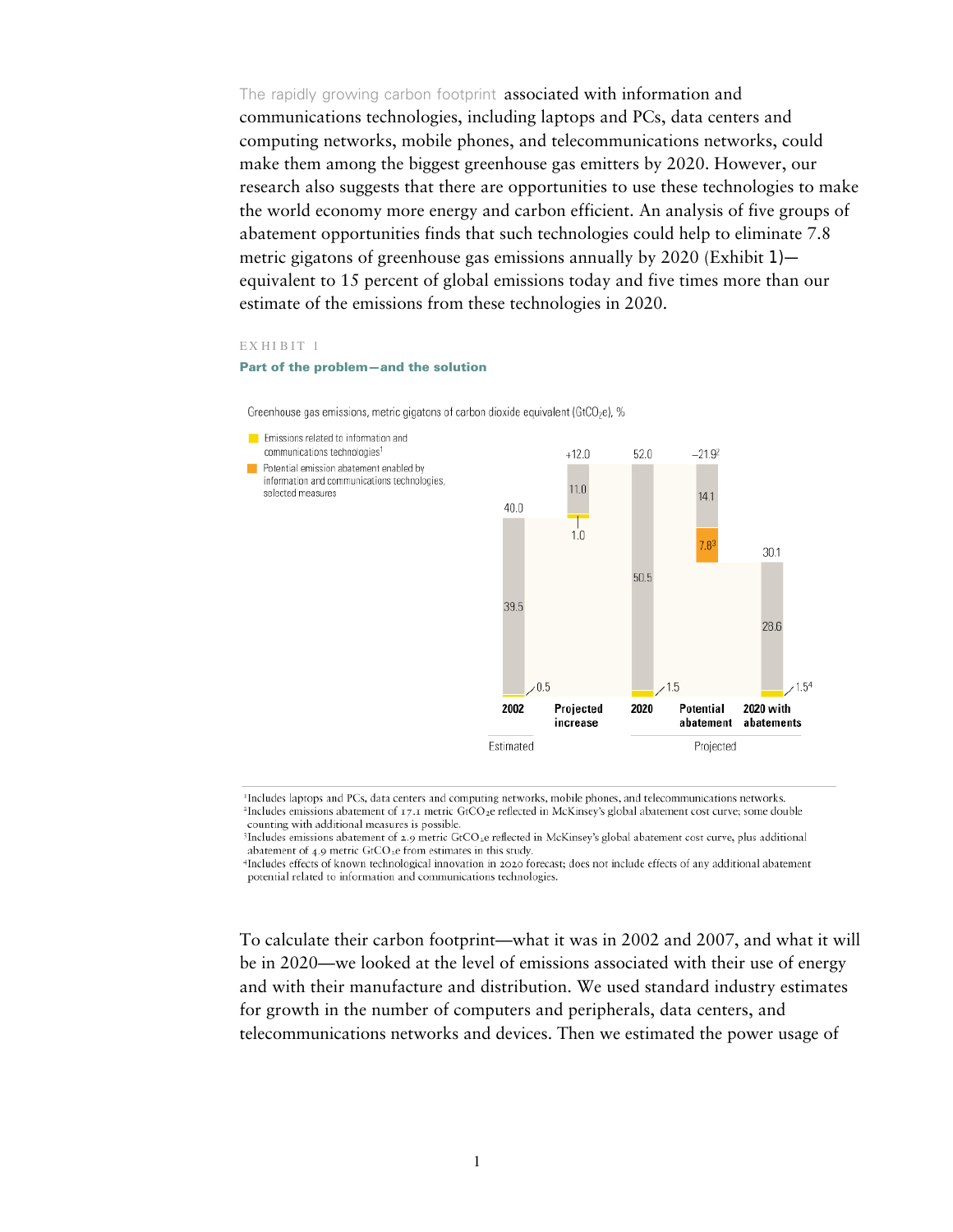today's and tomorrow's installed base of these technologies, factoring in improvements in energy efficiency that could appear during the next few years, as well as current and future assumptions about fluctuating levels of power usage throughout the day. Finally, we assessed the emissions from the energy consumption of information and communications technologies (adjusting for regional variations) and added assessments of the emissions from their manufacture, transport, and disposal.

These technologies now account for 0.86 metric gigatons of emissions a year, or about 2 percent of the emissions added to the atmosphere globally. The world's increasing need for computation, data storage, and communications is driving rapid growth in the emissions associated with such technologies. By 2020, they will account for about 3 percent of all emissions: 1.54 metric gigatons, or twice what the United Kingdom produces today. What's more, this figure assumes that significant efforts will be made to improve the energy efficiency of devices, components, other equipment, and data centers. Although we looked into the most promising measures now on the drawing board to cut energy consumption during their manufacture and use, these technologies will proliferate so rapidly as to dwarf even the gains anticipated from these efforts.

The adoption and use of information and communications technologies in China, India, and other developing economies will account for much of this growth (Exhibit 2). Emissions from the manufacture and use of PCs alone will double over the next 12 years as middle-class buyers in emerging economies go digital. Similarly, worldwide growth in the use of mobile phones will triple their carbon footprint by 2020, in large part because of their consumption of silicon and rare metals. But the fastest-increasing contributor to emissions will be growth in the number and size of data centers, whose carbon footprint will rise more than fivefold between 2002 and 2020 as organizations in all sectors add servers to meet rising demand—even as companies and governments alike attempt to become more energy efficient.

Yet there is good news too: information and communications technologies can help abate far more emissions in the general economy their own production and use generates. We estimated this abatement potential by studying all known opportunities to optimize energy productivity in four sectors—buildings, power, transport, and manufacturing. Then we calculated the specific energy savings and the associated abatement potential for one significant group of opportunities in each of the sectors. We also looked at a set of opportunities that cut across sectors: telecommuting and other technological substitutions for emission-producing activities. In just these five areas, we identified annual reductions of 7.8 metric gigatons of carbon emissions by 2020. Because we did not review all prominent opportunities to reduce them—for example, we excluded satellite surveillance to monitor deforestation and herding, two of the largest contributors to climate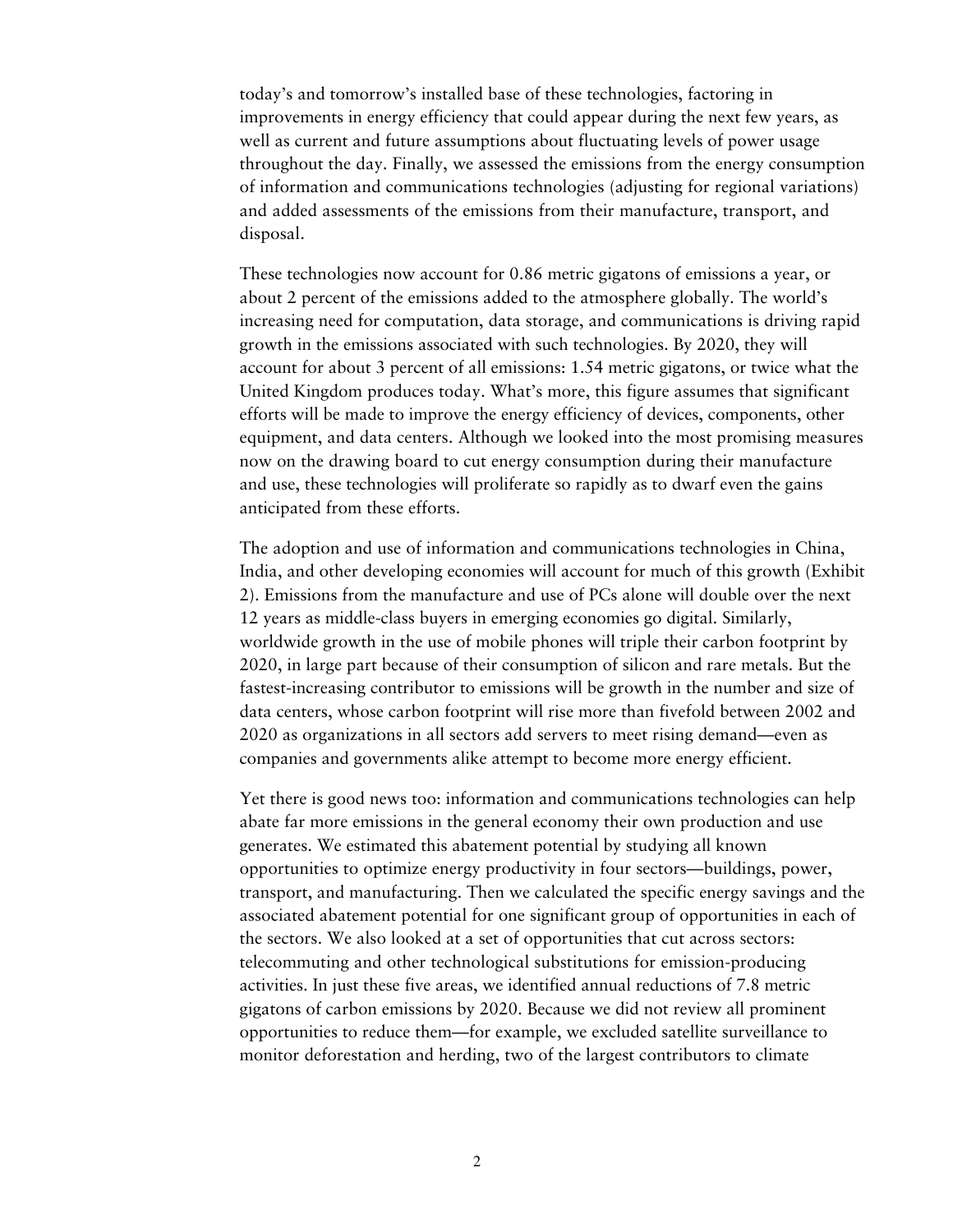change—the full impact of information and communications technologies could be much greater.

#### EX HIBIT 2

#### The dark side of development

Greenhouse gas emissions from the use of Information and communications technologies<sup>1</sup> by geography, metric gigatons of carbon dioxide equivalent (GtCO<sub>2</sub>e), %



<sup>1</sup>Includes laptops and PCs, data centers and computing networks, mobile phones, and telecommunications networks. <sup>2</sup>Organisation for Economic Co-operation and Development.

<sup>3</sup>Includes Brazil, Egypt, India, Indonesia, and South Africa.

They are particularly effective as a platform for energy efficiency when improvements take place on a large scale—for instance, optimizing energy usage in millions of buildings. In these circumstances, automation and networks can capture small advantages easily and cost-effectively.

In the manufacturing sector, smart controls can make motor systems in factories more efficient. The use of information and communications technologies to optimize the energy efficiency of motors in China's plants, for example, could cut emissions by 200 metric megatons a year, as much as the Netherlands produces today. The annual energy savings would amount to  $€8$  billion, to say nothing of an additional €4 billion in the value of the emissions (at a carbon rate of €20 per metric ton). The value at stake globally in using these technologies to optimize the energy efficiency of such motors would be about  $\epsilon$ 68 billion ( $\epsilon$ 53.7 billion in energy savings and  $\epsilon$ 14.7 billion in carbon savings). By 2020, seizing this opportunity could reduce emissions by 0.68 metric gigatons annually.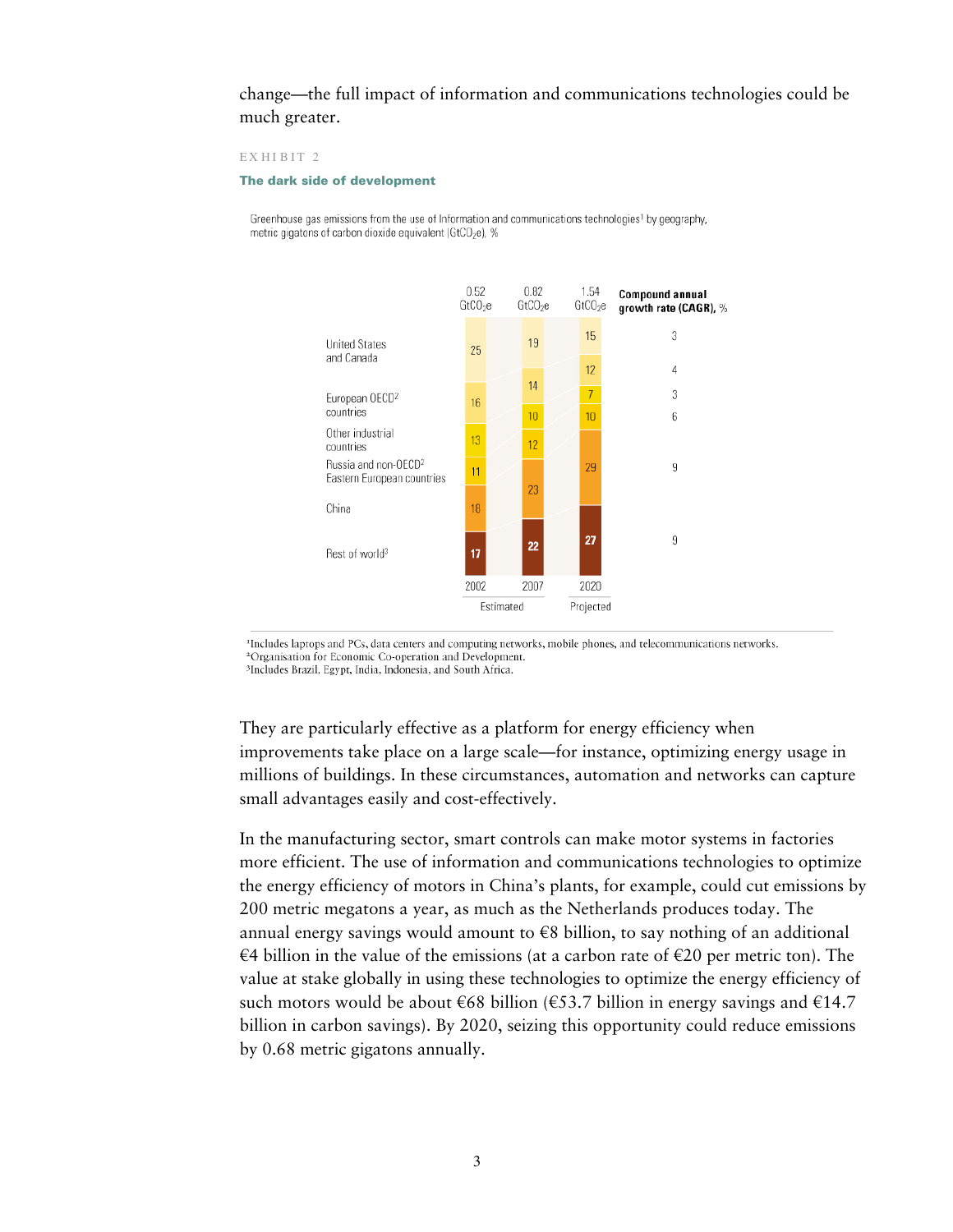As for the power sector, sensors in grids can monitor the distribution of power more efficiently and help reduce losses. One grid in India that used information and communications technologies to monitor electricity flows reduced its losses from the transmission and distribution of power by 15 percent. In India, where the generation of electricity accounts for almost 60 percent of emissions, reducing transmission losses by 30 percent could save €9 billion a year. Globally, a more efficient grid could generate  $\epsilon$ 61 billion in energy savings and abate 2.03 metric gigatons of emissions by 2020.

Smart transportation systems, such as the technology used to manage complicated truck logistics, could reduce emissions globally by 1.52 metric gigatons a year. In Europe, companies with six or fewer trucks own 60 percent of the fleet. If smart transportation technology were to manage the flow of truck traffic in Europe—as it already does on some German highways—truckers could work together to optimize their loads.

In buildings, more sophisticated technology can monitor lighting, heating, and ventilation systems. For the United States alone, that could cut the commercial-building sector's energy bill by nearly 30 percent a year. Globally, smart buildings could cut emissions by 1.68 metric gigatons a year.

Besides the opportunities in these four sectors, we studied the possibility of reducing emissions by "dematerializing" physical goods and processes through telecommuting, video conferencing, Internet shopping, and downloading content rather than using paper, CDs, DVDs, and so on to covey it. We found that these kinds of substitutions cut emissions significantly—by 0.5 metric gigatons a year—but far less than the 7.3 metric gigatons in annual emission reductions from improved energy efficiency in factories, buildings, electricity grids, and truck fleets. That is a somewhat unorthodox conclusion.

Users and vendors of information and communications technologies alike will need to innovate. If governments introduce a price on carbon emissions or if energy prices rise further (or both), the increased costs of production could be passed on to buyers. This would challenge IT managers and companies that purchase IT and telecom equipment in large quantities to rethink the way they manage the demand for and supply of IT services, as well as their use of IT applications. At the same time, companies that make everything from control devices to computer components, software to networking gear, will have a big incentive to invest in energy-saving products and services and thus help to reduce greenhouse gas emissions. Increasing demand for information and communications technologies that promote abatement will create attractive growth opportunities for those companies.